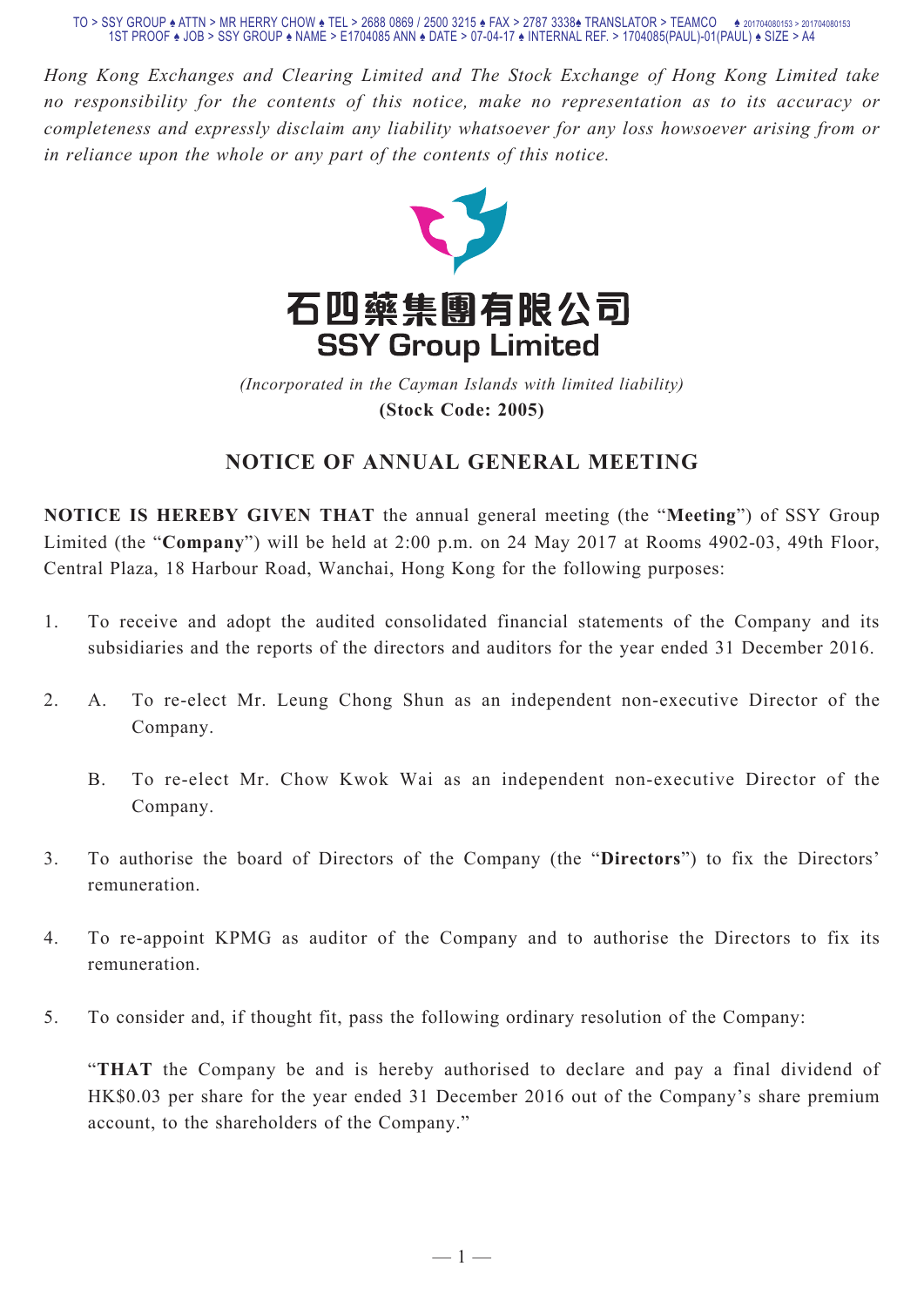6. As special business to consider and, if thought fit, pass with or without amendments the following resolutions as ordinary resolutions of the Company:

## A. "**THAT**:

- (a) subject to paragraph (c) of this Resolution, and pursuant to the Rules Governing the Listing of Securities on the Stock Exchange, the exercise by the Directors during the Relevant Period (as hereinafter defined) of all the powers of the Company to allot, issue or otherwise deal with additional shares in the capital of the Company (the "**Shares**") or securities convertible into Shares, options, warrants or similar rights to subscribe for any Shares, and to make or grant offers, agreements and options which might require the exercise of such powers be and is hereby generally and unconditionally approved;
- (b) the approval given in paragraph (a) of this Resolution shall authorise the Directors during the Relevant Period to make or grant offers, agreements and options which might require the exercise of such powers after the end of the Relevant Period;
- (c) the aggregate nominal amount of the share capital allotted or agreed conditionally or unconditionally to be allotted (whether pursuant to an option or otherwise) by the Directors pursuant to the approval given in paragraph (a) of this Resolution, otherwise than pursuant to:
	- (i) a Rights Issue (as hereinafter defined);
	- (ii) the exercise of rights of subscription or conversion under the terms of any warrants issued by the Company or any securities which are convertible into Shares;
	- (iii) the exercise of the subscription rights under any option scheme or similar arrangement for the time being adopted for the grant or issue to eligible persons of Shares or rights to acquire Shares; or
	- (iv) any scrip dividend or similar arrangement providing for the allotment of Shares in lieu of the whole or part of a dividend on Shares in accordance with the articles of association of the Company, shall not exceed 20 per cent of the aggregate number of Shares in issue as at the date of the passing of this Resolution, and the said approval shall be limited accordingly; and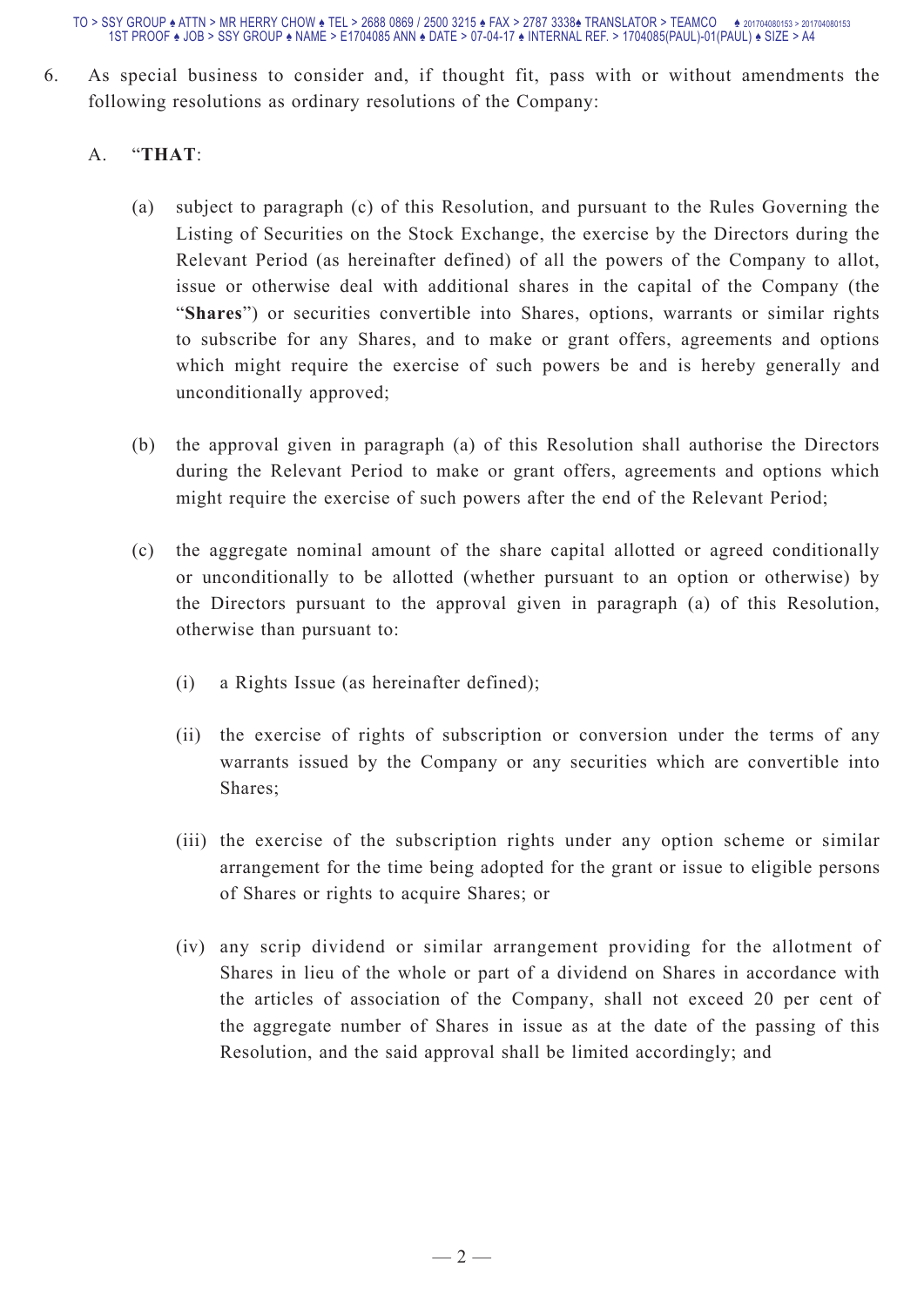(d) for the purpose of this Resolution:

"**Relevant Period**" means the period from the passing of this Resolution until whichever is the earliest of:

- (i) the conclusion of the next annual general meeting of the Company;
- (ii) the expiration of the period within which the next annual general meeting of the Company is required by the articles of association of the Company or any applicable laws to be held; and
- (iii) the date on which the authority set out in this Resolution is revoked or varied by way of ordinary resolution of the shareholders of the Company in general meeting.

"**Rights Issue**" means the allotment, issue or grant of Shares pursuant to an offer of Shares open for a period fixed by the Directors to holders of Shares whose names stand on the register of members of the Company on a fixed record date in proportion to their then holdings of such Shares (subject to such exclusion or other arrangements as the Directors may deem necessary or expedient in relation to fractional entitlements or having regard to any restrictions or obligations under the laws of, or the requirements of any recognized regulatory body or any stock exchange in, any territory applicable to the Company)."

## B. "**THAT**:

- (a) subject to paragraph (b) of this Resolution, the exercise by the Directors during the Relevant Period (as hereinafter defined) of all the powers of the Company to repurchase its own Shares on the Stock Exchange subject to and in accordance with all applicable laws and/or the requirements of the Rules Governing the Listing of Securities on the Stock Exchange as amended from time to time, be and is hereby generally and unconditionally approved;
- (b) the aggregate number of Shares which may be repurchased by the Company pursuant to paragraph (a) of this Resolution during the Relevant Period shall not exceed 10 per cent of the aggregate number of Shares in issue as at the date of the passing of this Resolution, and the said approval shall be limited accordingly; and
- (c) for the purpose of this resolution, "Relevant Period" means the period from the passing of this resolution until whichever is the earliest of:
	- (i) the conclusion of the next annual general meeting of the Company;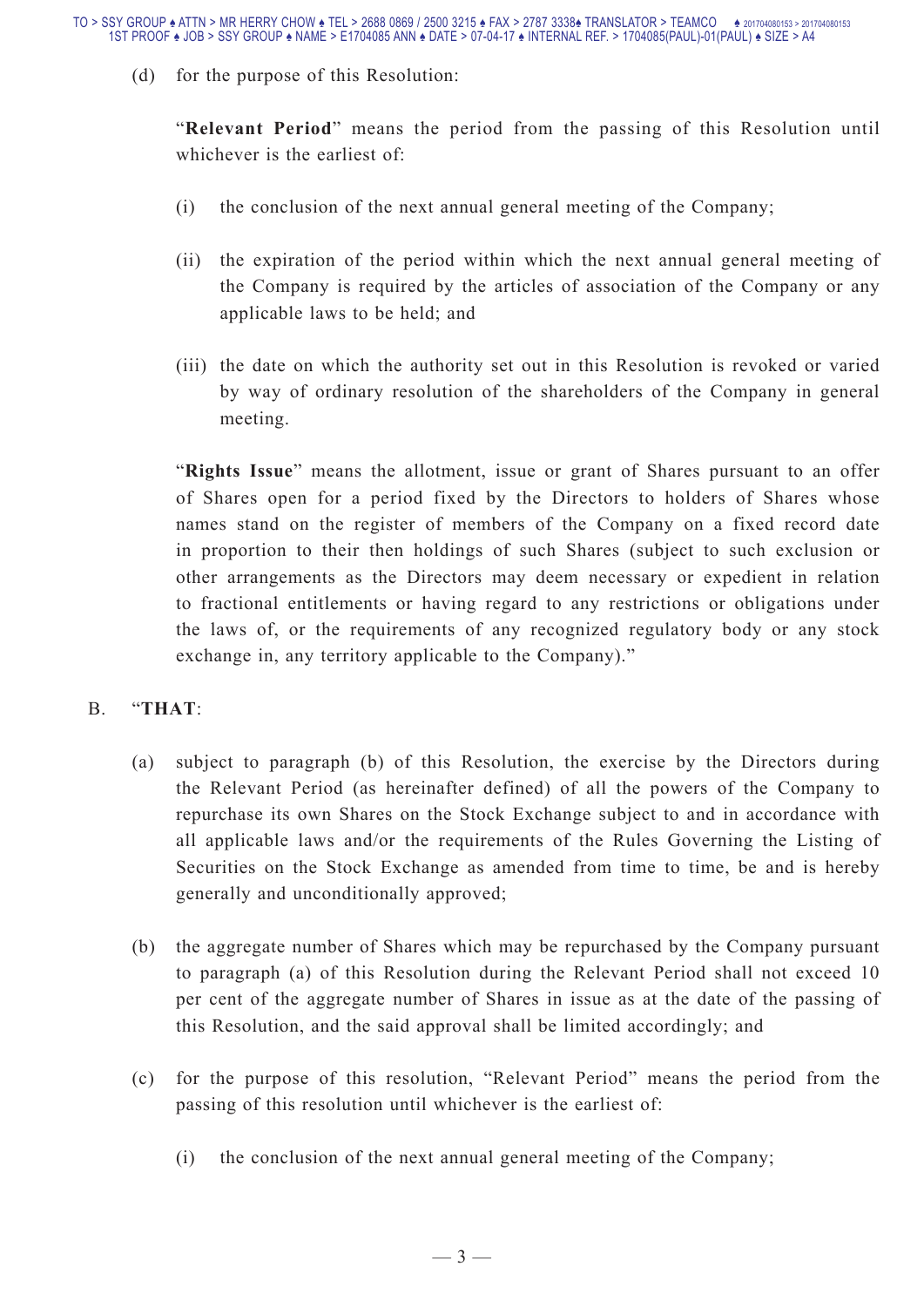- (ii) the expiration of the period within which the next annual general meeting of the Company is required by the articles of association of the Company or any applicable laws to be held; and
- (iii) the date on which the authority set out in this Resolution is revoked or varied by way of ordinary resolution of the shareholders of the Company in general meeting."
- C. "**THAT**, conditional upon the passing of the Resolutions 6A and 6B in the notice convening the Meeting, the general mandate granted to the Directors to exercise the powers of the Company to allot, issue or otherwise deal with additional Shares of the Company pursuant to Resolution 6A as set out in the notice convening the Meeting be and is hereby extended by the addition thereto an amount representing the aggregate number of Shares repurchased by the Company under the authority granted pursuant to Resolution 6B as set out in the notice convening the Meeting provided that such amount shall not exceed 10 per cent of the aggregate number of Shares in issue as at the date of the passing of this Resolution."

By order of the Board **Chow Hing Yeung** *Company Secretary*

Hong Kong, 13 April 2017

*Notes:*

- 1. Any member entitled to attend and vote at the Meeting is entitled to appoint another person as his proxy to attend and vote instead of him. A member who is the holder of two or more Shares may appoint more than one proxy to attend and vote on his behalf. A proxy need not be a member of the Company.
- 2. To be valid, a form of proxy, together with the power of attorney or other authority (if any) under which it is signed or a certified copy of such power or authority must be delivered to the Company's branch share registrar and transfer office in Hong Kong, Computershare Hong Kong Investor Services Limited, at 17M Floor, Hopewell Centre, 183 Queen's Road East, Wanchai, Hong Kong not less than 48 hours before the time appointed for holding the Meeting or any adjournment thereof.
- 3. The register of members of the Company will be closed from Monday, 22 May 2017 to Wednesday, 24 May 2017, both dates inclusive, during which period, no transfer of shares will be registered. In order to qualify to attend and vote at the forthcoming annual general meeting, all properly completed transfer forms accompanied by the relevant share certificates must be lodged with the Company's branch share registrar and transfer office in Hong Kong, Computershare Hong Kong Investor Services Limited at 17M Floor, Hopewell Centre, 183 Queen's Road East, Wanchai, Hong Kong by no later than 4:30 p.m., Friday, 19 May 2017.